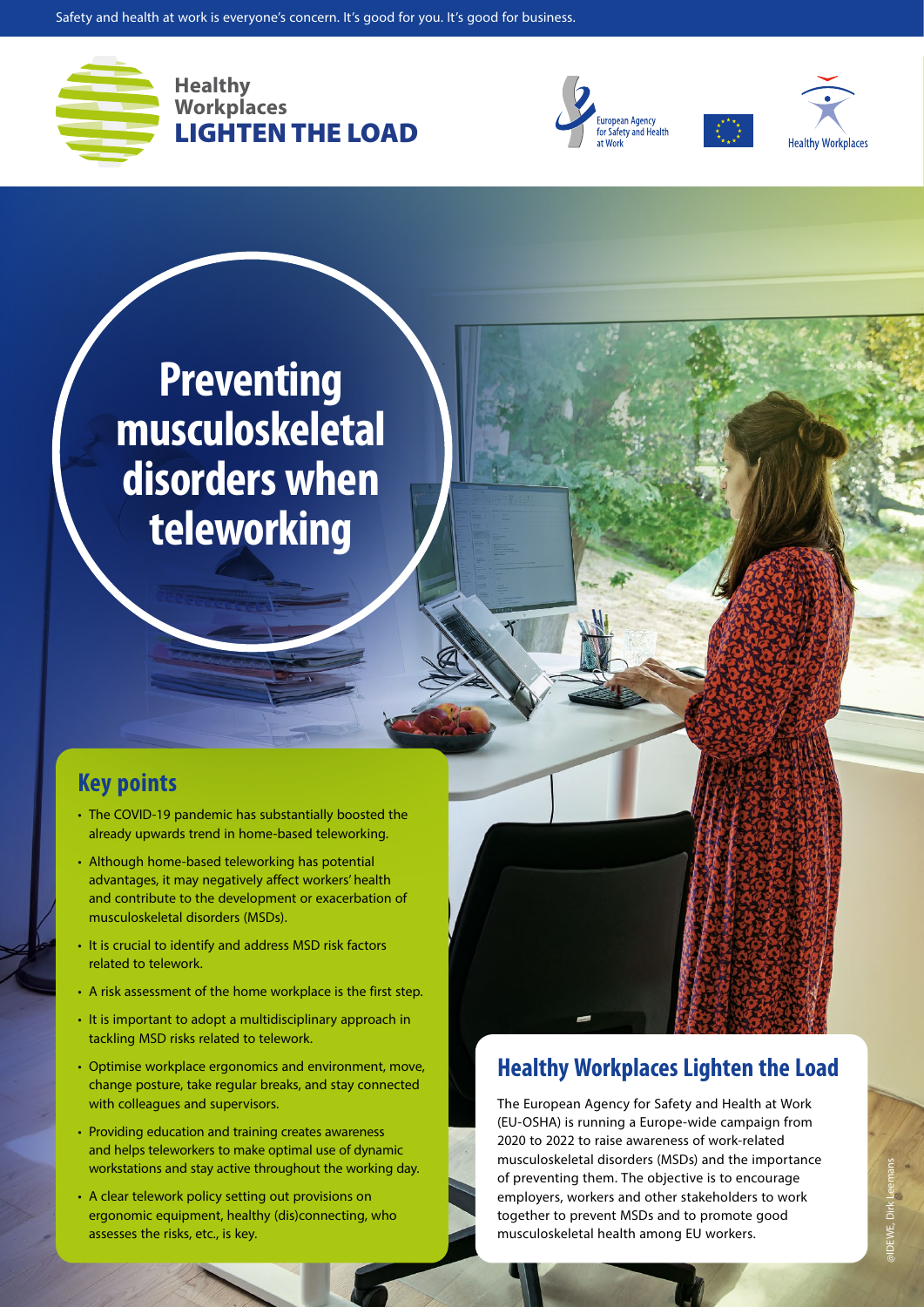# **Home-based telework is on the rise!**

Teleworking rocketed in 2020, when an important share of EU employers teleworked full time at the height of the COVID-19 pandemic. This substantially boosted the already upwards trend in teleworking in recent years.

# **Impact of telework on workers' health**

Although home-based teleworking has potential advantages, such as the time and stress saved by not commuting, a better work-life balance, higher productivity and better concentration, it is also associated with an increase in prolonged sitting and time pressure, longer working hours and social isolation. This may have a negative impact on teleworkers' health and contribute to the development or exacerbation of MSDs.

As MSDs are multidimensional in origin and related to ergonomic, work organisation, environmental and psychosocial factors, it is crucial to identify teleworkers' MSDs risks in the home and address them preventively and proactively.

## **Workplace risk assessment is the first step**

Telework must be included in the employer's mandatory risk assessment. Workers' and management's participation in the risk assessment process is important. Apart from providing information key to taking the next steps towards an action plan to prevent risks, it creates awareness among teleworkers and management. Interactive body mapping and hazard mapping methods<sup>1</sup>, combined with online tools or checklists, are a good way to identify and understand teleworkers' home-based workplace and related MSD risks.



## **Optimise workstation ergonomics and environment**

Teleworkers do not always have the same resources at home as they do in the office. Follow these tips<sup>2</sup> to make the home office a comfortable and healthy workplace:

- **•** Office chair:
- $\cdot$  Adjust the seat height so that the hips are slightly higher than the knees and the thighs slope slightly downwards. Use a cushion if the seat is too low and the chair is not adjustable.
- $\cdot$  Ensure that the feet are in contact with the floor.
- **•** Office desk:
	- $\cdot$  Make sure that the desk is large enough (i.e. 120 cm by 80 cm).
	- Adjust the height to elbow height. If the desk height is not adjustable, raise the height of the chair (e.g. with cushions) if the desk is too high, or raise the desk height (e.g. using blocks) if the desk is too low.
- **•** Screen:
	- $\cdot$  Position the screen at eye level (or just below) and at arm's length from the eyes.
	- Use a laptop stand, or a box or a stack of books, to position the screen at the optimum height.
- Follow the 20-20-20 rule (i.e. every 20 minutes focus on an object at least 20 feet away for at least 20 seconds) to avoid eye fatigue.
- **•** Mouse and keyboard:
	- $\cdot$  Use an external mouse and keyboard.
	- $\cdot$  Position the keyboard in front of the screen and 5-10 cm from the edge of the desk.
- $\cdot$  Place the mouse as close as possible to the keyboard.
- **•** Use a document stand, placed between the screen and the keyboard, when typing from paper documents.
- **•** Lighting:
	- $\cdot$  Provide adequate lighting (daylight or artificial light).
	- $\cdot$  Avoid extreme contrast and prevent glare from sunlight or bright lighting on the screen.
- **•** Air and temperature:
	- $\cdot$  The optimum room temperature is between 22 °C and 24.5 °C.
	- $\cdot$  Open windows and doors regularly, e.g. before starting work or when taking a break.
- **•** Background noise:
	- Work in a separate room and make clear arrangements with housemates.
	- $\cdot$  A noise-reducing headset may be useful.

2 The tips are good practice examples mainly intended for teleworkers. They are not mandatory or relevant to all teleworkers. Their relevance will depend on the specific teleworker/home-based telework environment/company and the outcomes of risk assessments.

<sup>1</sup> [https://osha.europa.eu/en/publications/body-and-hazard-mapping-prevention-musculoskeletal-disorders-msds](https://osha.europa.eu/en/publications/body-and-hazard-mapping-prevention-musculoskeletal-disorders-)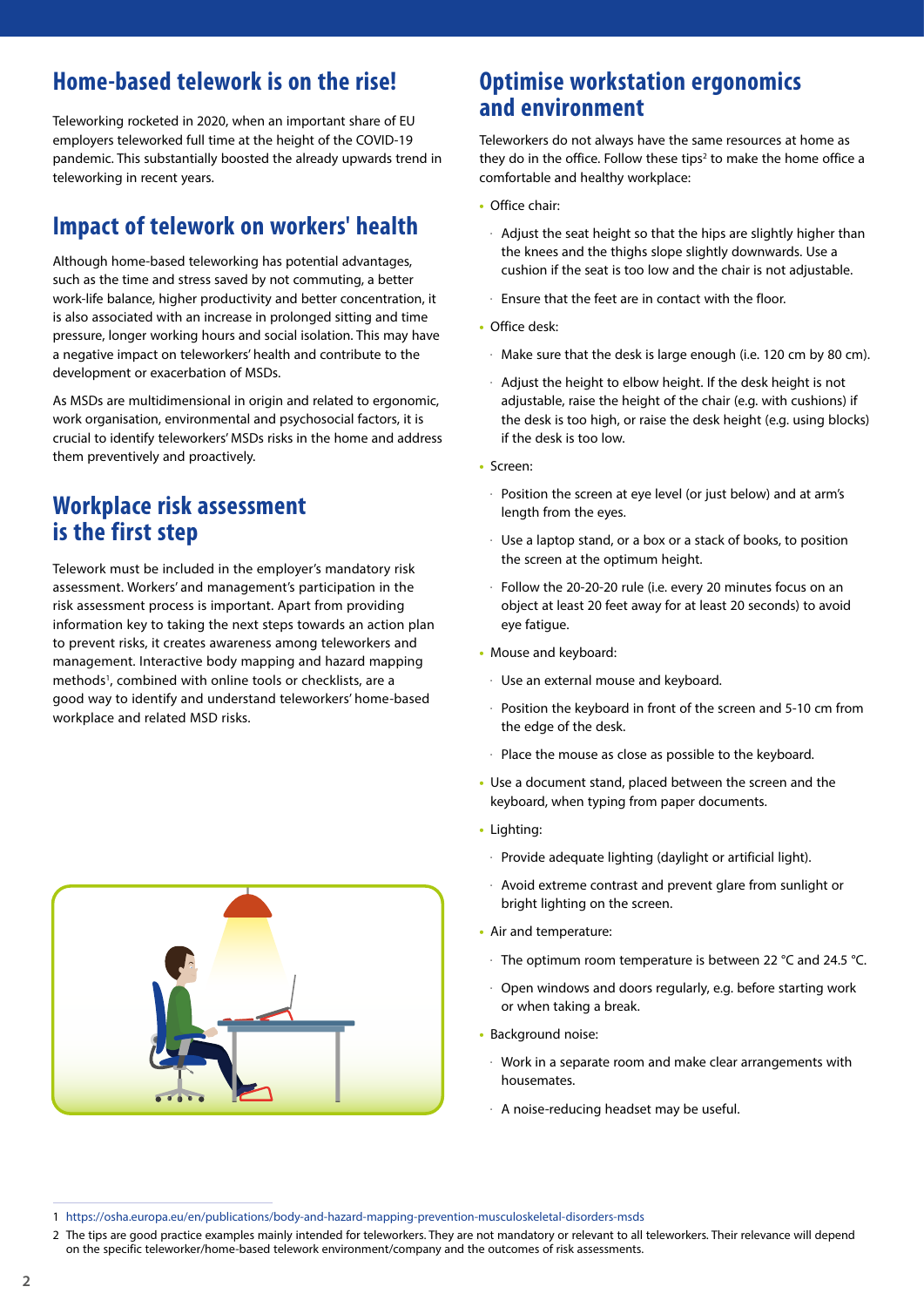# **Keep moving!**

Combine these three pieces of advice: (1) sit fewer hours a day; (2) change posture often; and (3) adopt a good sitting posture. Physical activity and exercise outside working hours is equally important. Move more during the working day as follows:

- **•** Start the day with a short walk or a quick workout.
- **•** Regularly stand up during online meetings or walk during phone calls.
- **•** Avoid long periods of sitting aim to get up every 20-30 minutes and *always* get up after 2 hours of sitting for at least 10 minutes (short, frequent microbreaks are better than longer breaks taken occasionally).
- **•** Alternate sitting and standing. Use a sit-stand desk. If not available, put the laptop on a platform on the desk or on a cabinet.
- **•** Lunch break is the ideal time for a walk, 15 minutes of exercise, garden work or other outdoor activity.
- **•** Move while sitting, e.g. by activating the dynamic seat of the office chair or stretching and leaning back.
- **•** Regularly do these quick exercises to improve blood circulation and release muscle tension:
- $\cdot$  Turn your head to the left and right.
- $\cdot$  Tilt your head forwards and gently shake it from side to side.
- $\cdot$  Let your arms and shoulders hang loosely, then lean your shoulders towards your feet.
- $\cdot$  Roll your shoulders backwards and then forwards.
- $\cdot$  Extend your arms forwards at shoulder height. Put your hands together (palms facing outward) and stretch your arms.
- $\cdot$  Spread out your arms sideways and backwards.
- $\cdot$  Plant your heels on the floor and raise your toes.
- $\cdot$  Plant your toes on the floor and raise your heels.

## **Improve work-life balance**

When working from home, the boundaries between work and home life become increasingly blurred. Follow these eight tips for a better work-life balance:

- 1. Provide a separate home office where you can work undisturbed. This maintains a clear separation between work and home.
- 2. Schedule the workday (including lunch and short breaks). Start each day by setting goals and track your progress. If necessary, adjust goals according to current circumstances and work rhythm.
- 3. Respect 'normal' office working hours.
- 4. Maintain a good routine: get up, dress and start work at the same time as you would on a 'normal' workday. End the workday, for example, by taking a walk.
- 5. Make plans for after-work hours. This makes it more likely that you will log off and stop work.
- 6. Set up an out-of-office reply and voicemail during holidays.
- 7. Take enough breaks during the day to break up periods of intense work, and do not skip lunch break. Go offline!
- 8. Inform colleagues that you're 'not available' to avoid getting distracted when you need to concentrate.

### **Stay healthy and connected**

- **•** Schedule regular phone calls or virtual meetings with colleagues and supervisors. This helps to keep them informed of what you are working on and maintain positive relationships. Tell them when you would like them to help you. Otherwise, express your appreciation and in turn help them when necessary.
- **•** Make time for informal chat. Reserve the first part of meetings for a check-in to discuss how everyone is doing and talk about non-work-related issues. Take virtual coffee breaks.

### **What can employers do?**

- **•** *Have a clear telework policy* This should include provisions on how to assess and manage occupational risks, ergonomic equipment, hours of availability and expected results.
- **•** *Provide training and education*

Technical assistance and training help teleworkers to make optimal use of dynamic workstations and stay active throughout the workday. It also raises awareness among teleworkers and supervisors of MSD risk factors related to telework and how to deal with them.

- **•** *Support teleworkers in preventing MSDs*
	- ő Provide ergonomic laptops, external mice and keyboards.
	- Provide technical support and guidance on how to set up a home workstation.
	- Promote regular exercise by encouraging employees to take part in active breaks and short workouts during online meetings.
- Stay connected with colleagues. Team meetings are best alternated with one-to-one talks.
- Provide teleworking buddies to allow employees to share their concerns, which will detect potential difficulties more quickly.
- Talk to employees about healthy disconnection. What are their needs? What do they expect? What do you expect? Say too what you do not expect.